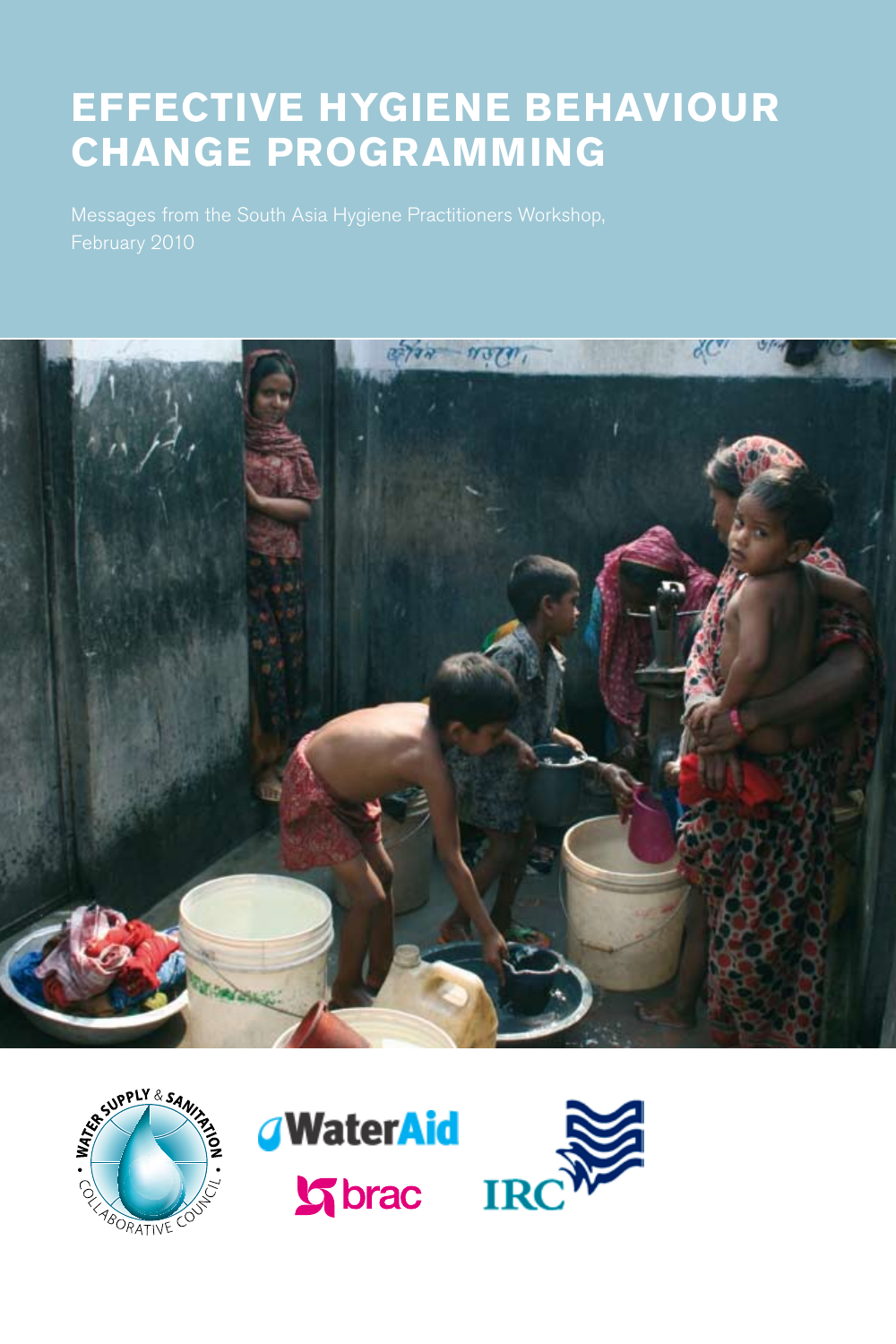# **EFFECTIVE HYGIENE BEHAVIOUR CHANGE PROGRAMMING**

#### **Messages from South Asia Hygiene Practitioners Workshop, February 2010**

In February 2010 – during a workshop organised by BRAC, WaterAid, IRC and the Water Supply and Sanitation Collaborative Council – 50 hygiene practitioners and researchers from South and South East Asia came to together to share lessons learned, and discuss progress and challenges in promoting hygienic behaviours. Eighteen papers were presented and discussed, representing a range of experiences. Considerable progress has been made in research, in improving knowledge about hygiene, and, partially, in improving hygienic practices. In five of the programmes represented at this workshop, hygiene promotion is being implemented at scale with more than one million people.

A substantial challenge — and a major theme of this exciting meeting — was how to move from knowledge to sustained practice, at scale. Reaching this goal requires intensive hygiene promotion, focus on enabling factors, sufficient time, well-tested communication, and flexibility. Hygiene needs sustained attention.

The detailed discussions led to nine recommendations, presented on the following pages.

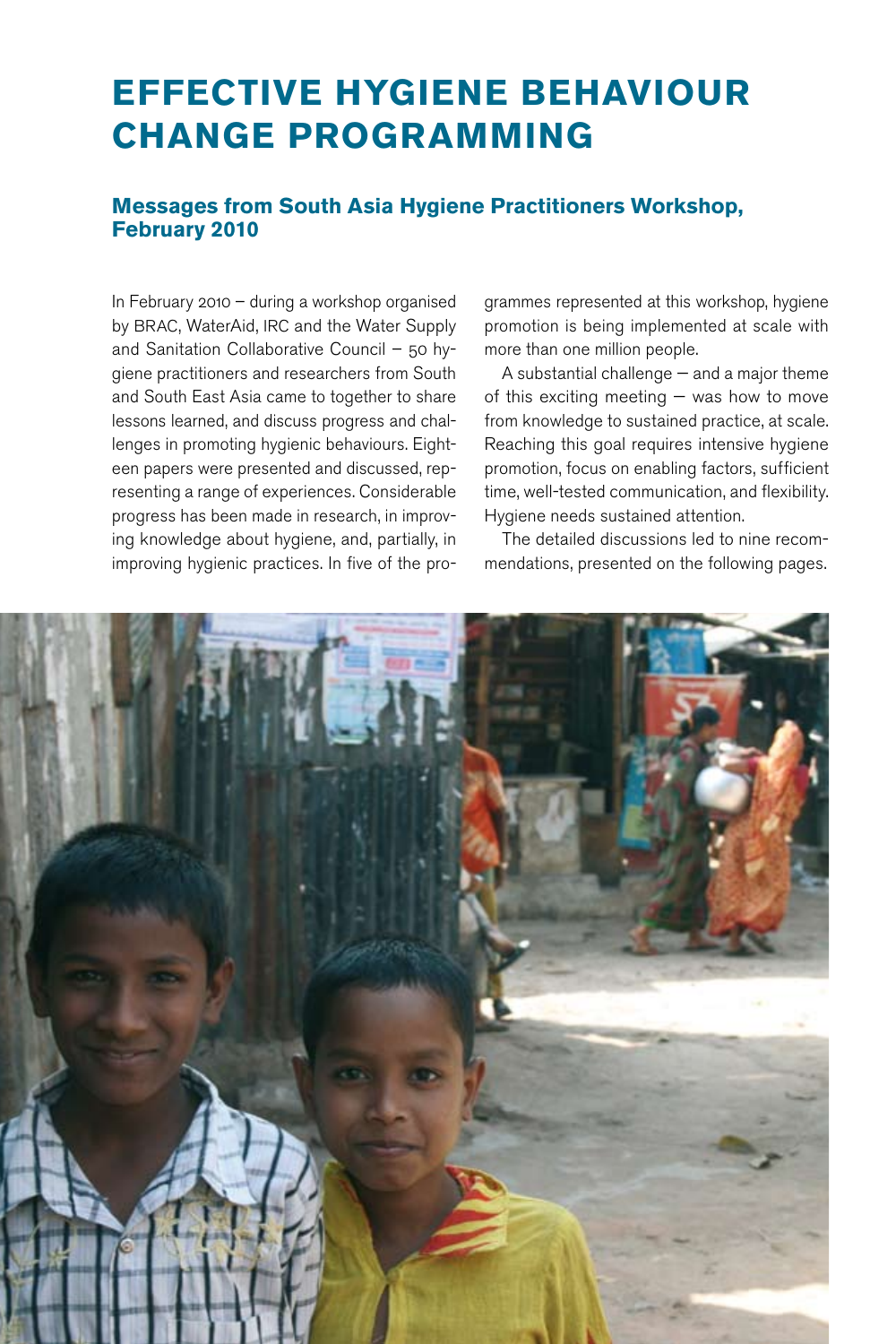

# **RECOMMENDATIONS**

## **On Monitoring:**

**1.** For the practitioners running hygiene promotion programmes, the focus should be on monitoring outcomes rather than impact. Measuring the health impact of a particular hygiene intervention is notoriously difficult. Programmes should measure whether their actions result in the intended behaviour change and not attempt to measure the health impact of these behaviours.

**2.** Programmes should realise that reported behaviour often differs from observed real behaviour. Self-reporting as a single monitoring tool is thus unreliable. Using triangulation

(that is, collecting desired data through multiple tools, such as observation and spot checks, and checking internal consistencies) is essential. Reliable and affordable monitoring at scale remains a major challenge.

See for example papers 4 and 8 on the CD-Rom.

## **On Behaviour Change:**

**3.** How do knowers become doers became the key question of the workshop. What factors stop people who say they know what to do from actually practising good habits? One framework analysing this is FOAM: Focus, Opportunity, Ability and Motivation. All factors must be in place for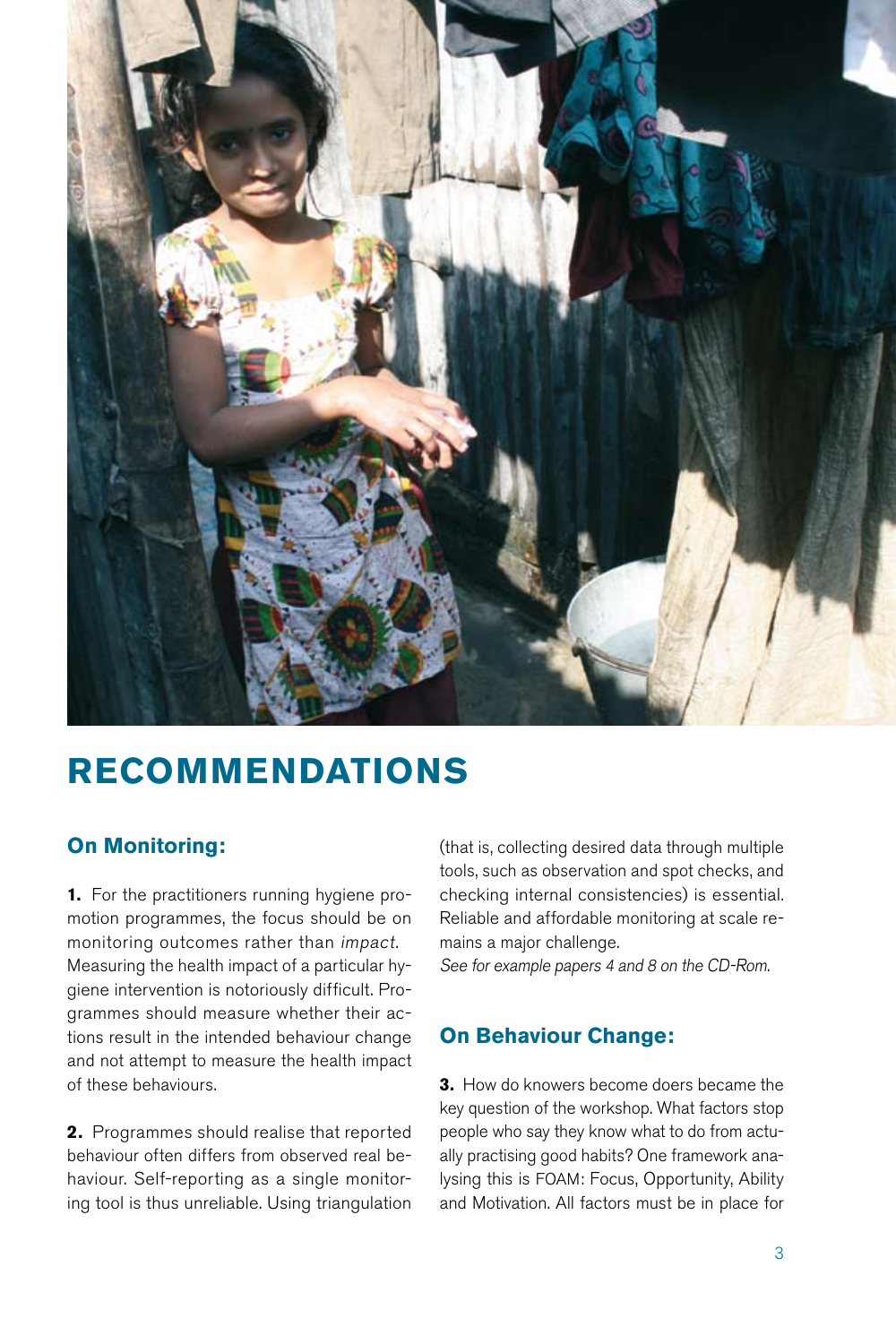people to practise the intended good practice(s). Other experiences pointed to the need for longterm (decade rather than five years) behaviour change campaigns, use of multiple mediums to reach different user categories and the proper sequencing of messages and mediums.

**4.** Do we focus on one or very few behaviours and messages, or many? The consensus was that an overload of messages is not helpful. Equally important, messages should be relevant and appropriate. This requires preparatory investigation, message testing and reflection with the intended target groups, and possibly reiteration and change over time, based on outcome evaluation.

**5.** Especially at the community level, the best starting point is not to start by developing messages. Instead, programmes begin with formative research and/or should assist communities to do self-assessments of their situation, identify good and bad practices and come up with solutions and action plans to promote the good and change the bad. This is in line with the concept of targeted hygiene: identifying high-risk sites and situations for transmitting pathogens in homes and communities and promoting feasible and appealing practices where and when they matter most to reduce people's contacts with these pathogens. See for example papers 14 and 17.



#### **On Menstrual Hygiene:**

**6.** Menstrual hygiene is a key component of personal hygiene for women. Worldwide, its absence from hygiene programmes is a grave source of misery, ill-health and loss of dignity for poor women. Programmes should focus not only on education and promotion, but also on production of easy and affordable access to sanitary napkins and related products, and their safe and dignified disposal after use. Simple adjustments to latrine design and construction, such as a small raised platform, also help women to manage their hygiene better during menstruation. Practitioners present at the workshop made a joint promise to break the silence on this important topic, and to start addressing it in their programmes and their own organisations. See for example papers 7 and 11.



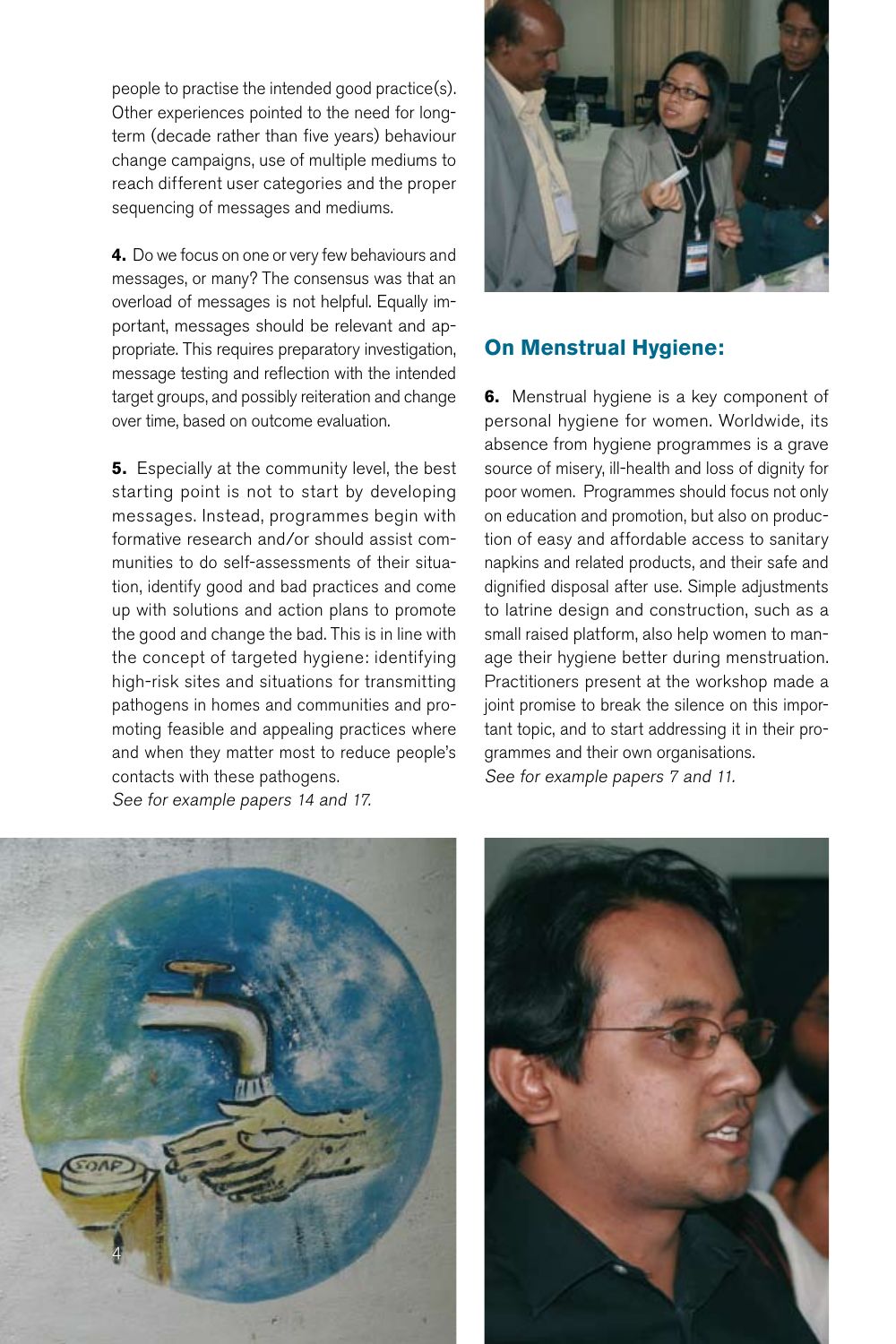### **On School Hygiene:**

**7.** The result of one study from Pakistan showed that 'children tell the truth, teachers don't'. Sustaining hygienic behaviour in schools is largely a management issue. While children can be taught and may be willing to practise good hygiene, they need an enabling environment to actually do so. A minimum requirement is presence of soap and water. The study showed that nowhere did school staff take responsibility and ownership for their management, with blame shifting between teachers, principals, cleaners and management committees. See for example paper 16.



#### **On Hygiene Promotion for Men:**

**8.** Most hygiene promotion programmes target women. However, men are major decision makers, e.g. on financing. Moreover, the key to good hygiene is that everybody practises good hygiene behaviours. For this, men respond to different impulses, use different communication channels, and may have different reasons for practising than women. A programme in Nepal has started to look into hygiene promotion for men in more depth, but further work needs to be done to identify the best ways to ensure that all family members support, practise and benefit from good hygiene.

See for example paper <sup>12</sup>.

#### **On Mental and Spiritual Hygiene:**

**9.** From the Philippines came the concept of mental and spiritual hygiene. Especially in situations of hardship from cyclones, floods, earthquakes and other natural and man-made disasters, clear and clean minds are as important for people as clean bodies and environments. This is another new angle to hygiene and hygiene promotion in addition to menstrual hygiene and hygiene promotion for men. See for example paper <sup>2</sup>.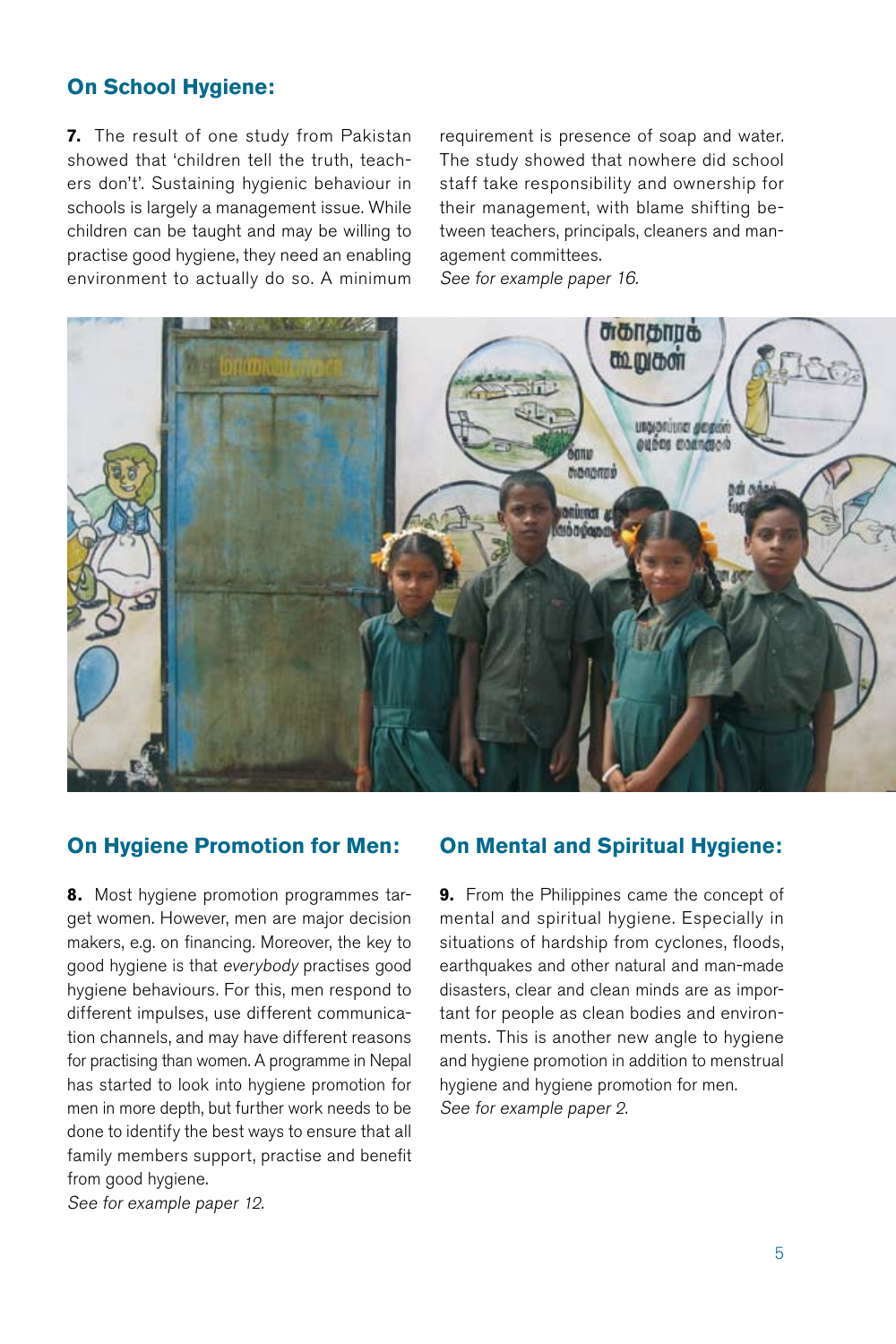# **PAPERS**

Hereunder is the full list of papers produced for the workshop. All papers are included on the CD-Rom.

- 1. Md. Iqbal Ahmed & Rozena Begum (WaterAid, Bangladesh): Hand Washing Practice in ASEH Project Area: A Study for Impact Monitoring.
- 2. Lyn Capistrano (PCWS, the Philippines): A study on Personal and Home Hygiene in Flood Prone Communities in the Philippines.
- 3. John Collett (SNV Bhutan): Thirty-five years of searching for answers in Rural Sanitation and Hygiene in Bhutan.
- 4. Lisa Danquah, (University of Southhampton, United Kingdom): Measuring hand washing behaviour: methodological and validity issues.
- 5. Ranajit Das, Gitasree Ghosh, Dr. Dibalok Singha (DSK, Bangladesh): Participatory community hygiene education in Dhaka slums: DSK experience.
- 6. Jacqueline Devine (WSP, USA): Beyond Tippy-Taps: The Role of Enabling Products in Scaling Up and Sustaining Handwashing.
- 7. Maria Fernandes (WaterAid, India): Freedom of Mobility: Experiences from villages in the states of Madhya Pradesh and Chhattisgarh India.
- 8. Gautam, O.; Adhikari, B.; Rajbhandari, K.; Jones, O. (WaterAid, Nepal): Stages of hygiene monitoring: An operational experience from Nepal.



- 9. Dr. Babar Kabir, Milan Kanti Barua, Rezaul Karim, Md. Bodiuzzaman, Mizanur Rahman, Mdd. Hasan Ali Mia (BRAC, Bangladesh): Contributions of Village WASH Committee in breaking the cycle of unhygienic behaviours in rural Bangladesh.
- 10. Dr. Babar Kabir, Sharmin Farhat Ubaid, Mahjabeen Ahmed, Mahidul Islam, Mizanur Rahman and Md. Hasan Ali Mia (BRAC, Bangladesh): The Role of Imams and different Institutions in Hygiene Promotion of BRAC WASH Programme.
- 11. Syed Shah Nasir Khisro, Altaf Ur Rahman (IRSP, Pakistan): Assessing and Addressing Hygiene Issues of Internally Displaced Persons of Swat, Buner and Dir.
- 12. Ingeborg Krukkert, Carmen da Silva Wells (IRC, The Netherlands), Yubraj Shrestha, Mangal Dash Duwal (NEWAH, Nepal): Hygiene promotion for men – Challenges and experiences from Nepal.
- 13. Prof. Kumar Jyoti Nath, Barenyo Chowdhury, Anish Sengupta (India): Study on Perception and Practice of Hygiene and Impact on Health in India.
- 14. Nga Kim Nguyen (WSP, Vietnam): Designing Evidence-based Communications Programs to Promote Handwashing with Soap in Vietnam.
- 15. Andy Peal (United Kingdom): Hygiene promotion in South Asia; progress, challenges and emerging issues.
- 16. Ayub Qutub, Fauzia Butt, Erum Bashir, Sobia Shabbir (PIEDAR, Pakistan): Who is Responsible for Soap in Pakistani School Toilets?
- 17. Mohammad Riaz, Farooq Khan (Pakistan): Beyond Traditional KAP Surveys – Need for Addressing Other Determinants of Behavioural Change for More Effective Hygiene Promotion.
- 18. Laboni Shabnam (DAM, Bangladesh): The practice of handwashing.
- 19. Kathleen Shordt (IRC, the Netherlands): Asia Hygiene Practitioners' Workshop: Summary report.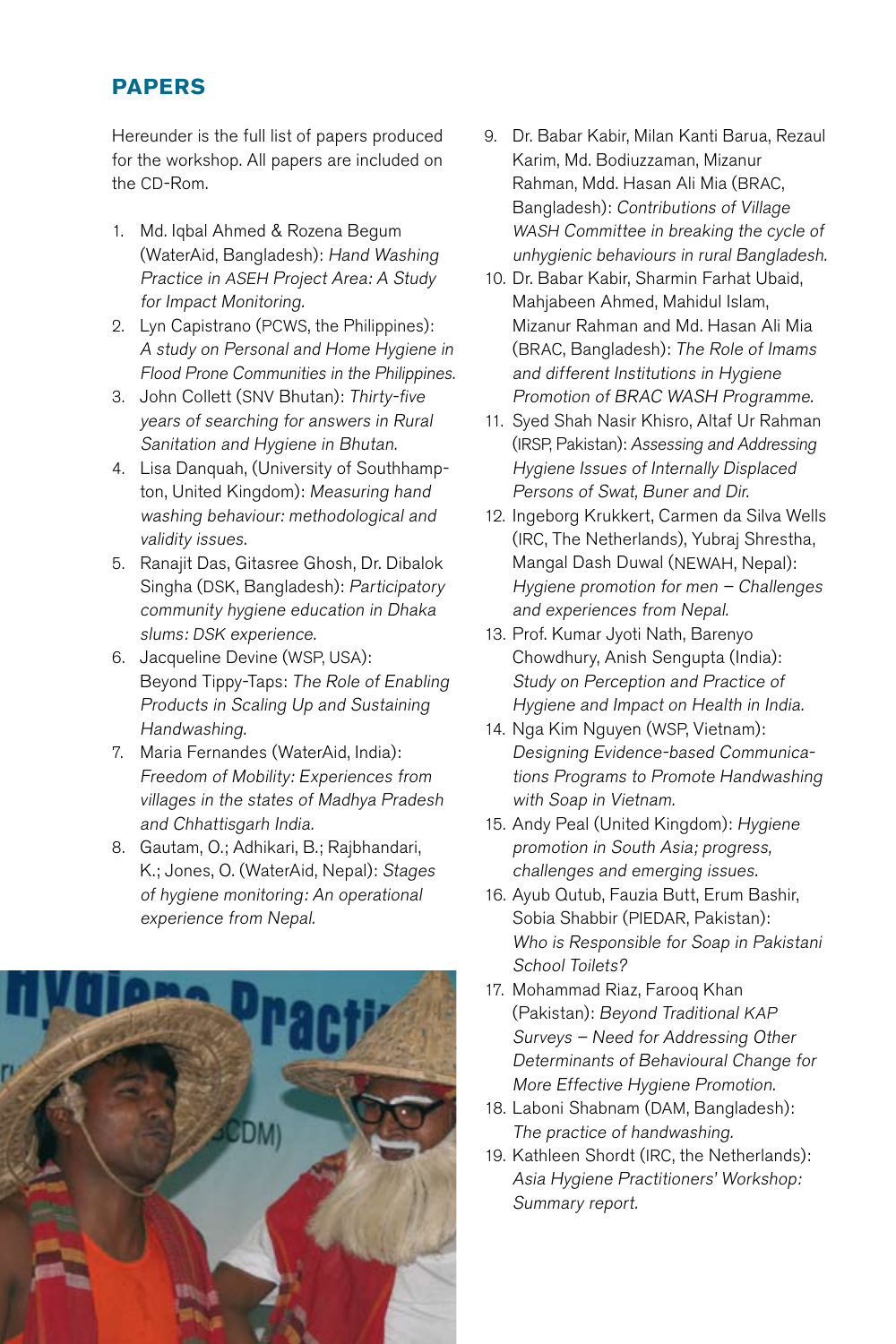# **RESOURCES**

More resources on the nine learning areas on hygiene and hygiene promotion can be read and downloaded from the web, both as Acrobat documents (with pictures) and Word documents (without pictures – quicker to download):

- • For case studies, background papers and the workshop summary paper, see http://www.irc. nl/page/51605 or http://www.wsscc.org/topics/hygiene
- For school hygiene: www.schools.watsan.net or www.wsscc.org
- • For menstrual hygiene, see http://www.schools.watsan.net/page/889
- • For handwashing and behaviour change journeys, see http://www.globalhandwashing.org/